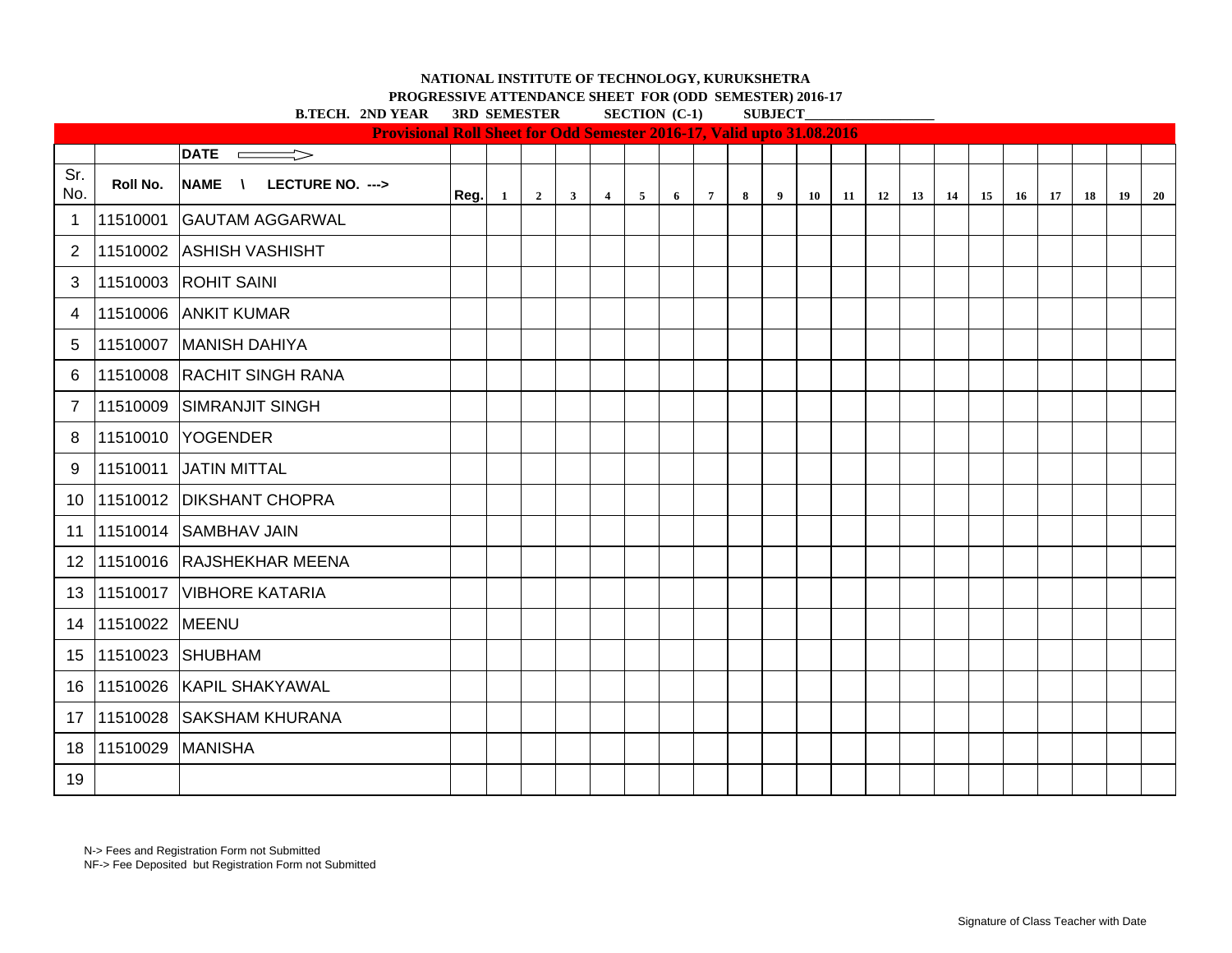|                |                 |                                                          | <b>B.TECH. 2ND YEAR 3RD SEMESTER</b><br><b>SECTION</b> (C-2)<br><b>SUBJECT</b><br><b>Provisional Roll Sheet for Odd Semester 2016-17, Valid upto 31.08.2016</b> |              |                |              |                |                 |   |                |   |   |    |    |    |    |    |    |    |    |    |    |    |
|----------------|-----------------|----------------------------------------------------------|-----------------------------------------------------------------------------------------------------------------------------------------------------------------|--------------|----------------|--------------|----------------|-----------------|---|----------------|---|---|----|----|----|----|----|----|----|----|----|----|----|
|                |                 |                                                          |                                                                                                                                                                 |              |                |              |                |                 |   |                |   |   |    |    |    |    |    |    |    |    |    |    |    |
|                |                 | <b>DATE</b><br>$\Rightarrow$<br>$\overline{\phantom{a}}$ |                                                                                                                                                                 |              |                |              |                |                 |   |                |   |   |    |    |    |    |    |    |    |    |    |    |    |
| Sr.<br>No.     | Roll No.        | <b>NAME</b><br>LECTURE NO. ---><br>$\mathcal{N}$         | Reg.                                                                                                                                                            | $\mathbf{1}$ | $\overline{2}$ | $\mathbf{3}$ | $\overline{4}$ | $5\overline{5}$ | 6 | $\overline{7}$ | 8 | 9 | 10 | 11 | 12 | 13 | 14 | 15 | 16 | 17 | 18 | 19 | 20 |
| $\mathbf 1$    |                 | 11510031 OJASWI PRATIK                                   |                                                                                                                                                                 |              |                |              |                |                 |   |                |   |   |    |    |    |    |    |    |    |    |    |    |    |
| $\overline{2}$ |                 | 11510033 AKASH YADAV                                     |                                                                                                                                                                 |              |                |              |                |                 |   |                |   |   |    |    |    |    |    |    |    |    |    |    |    |
| 3              |                 | 11510035 RAVI KANT                                       |                                                                                                                                                                 |              |                |              |                |                 |   |                |   |   |    |    |    |    |    |    |    |    |    |    |    |
| 4              |                 | 11510036 YASH MALIK                                      |                                                                                                                                                                 |              |                |              |                |                 |   |                |   |   |    |    |    |    |    |    |    |    |    |    |    |
| 5              |                 | 11510037 GAJENDRA LEGA                                   |                                                                                                                                                                 |              |                |              |                |                 |   |                |   |   |    |    |    |    |    |    |    |    |    |    |    |
| 6              | 11510038 DEEPAK |                                                          |                                                                                                                                                                 |              |                |              |                |                 |   |                |   |   |    |    |    |    |    |    |    |    |    |    |    |
| 7              |                 | 11510039 NITIN KUMAR                                     |                                                                                                                                                                 |              |                |              |                |                 |   |                |   |   |    |    |    |    |    |    |    |    |    |    |    |
| 8              |                 | 11510040 ROMIT KHAN                                      |                                                                                                                                                                 |              |                |              |                |                 |   |                |   |   |    |    |    |    |    |    |    |    |    |    |    |
| 9              |                 | 11510042   VINEET CHHAPOLA                               |                                                                                                                                                                 |              |                |              |                |                 |   |                |   |   |    |    |    |    |    |    |    |    |    |    |    |
| 10             |                 | 11510045 ABHIVADAN                                       |                                                                                                                                                                 |              |                |              |                |                 |   |                |   |   |    |    |    |    |    |    |    |    |    |    |    |
| 11             | 11510046 SACHIN |                                                          |                                                                                                                                                                 |              |                |              |                |                 |   |                |   |   |    |    |    |    |    |    |    |    |    |    |    |
| 12             |                 | 11510047 KUSHAGRA SHRIVASTAVA                            |                                                                                                                                                                 |              |                |              |                |                 |   |                |   |   |    |    |    |    |    |    |    |    |    |    |    |
| 13             | 11510049 RAJIV  |                                                          |                                                                                                                                                                 |              |                |              |                |                 |   |                |   |   |    |    |    |    |    |    |    |    |    |    |    |
| 14             |                 | 11510050 RAJAN KUMAR                                     |                                                                                                                                                                 |              |                |              |                |                 |   |                |   |   |    |    |    |    |    |    |    |    |    |    |    |
| 15             |                 | 11510052 ASHISH KUMAR MEENA                              |                                                                                                                                                                 |              |                |              |                |                 |   |                |   |   |    |    |    |    |    |    |    |    |    |    |    |
| 16             |                 | 11510053 SUDHANSHU KUMAR                                 |                                                                                                                                                                 |              |                |              |                |                 |   |                |   |   |    |    |    |    |    |    |    |    |    |    |    |
| 17             |                 | 11510054 KAPIL KUMAR                                     |                                                                                                                                                                 |              |                |              |                |                 |   |                |   |   |    |    |    |    |    |    |    |    |    |    |    |
| 18             |                 | 11510056 PRATEEK AGRAWAL                                 |                                                                                                                                                                 |              |                |              |                |                 |   |                |   |   |    |    |    |    |    |    |    |    |    |    |    |
| 19             |                 |                                                          |                                                                                                                                                                 |              |                |              |                |                 |   |                |   |   |    |    |    |    |    |    |    |    |    |    |    |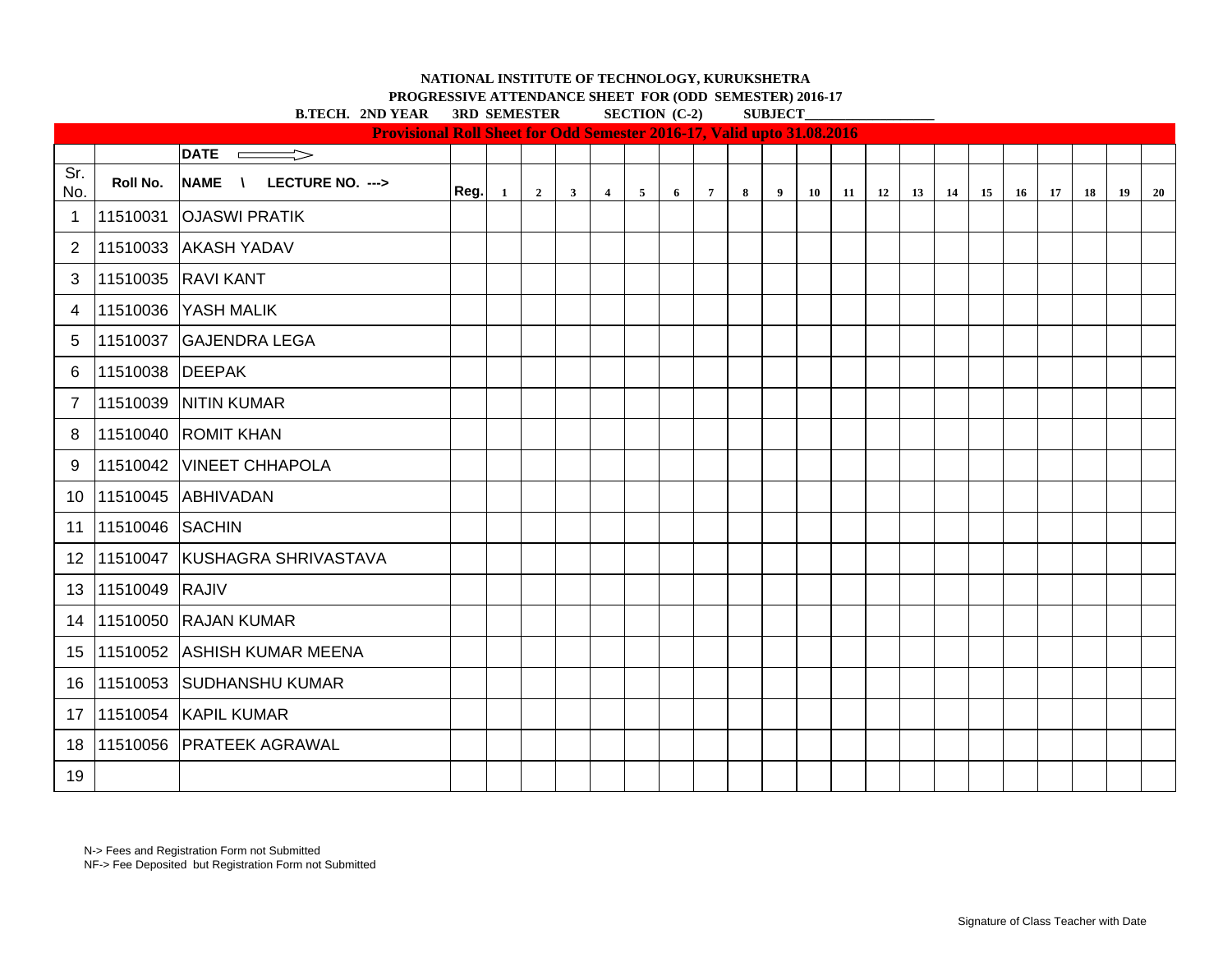**PROGRESSIVE ATTENDANCE SHEET FOR (ODD SEMESTER) 2016-17**

|                 |                | <b>B.TECH. 2ND YEAR 3RD SEMESTER</b>                                          |      |                |                         |              |                | <b>SECTION</b> (C-3) |   |                |   | <b>SUBJECT</b>          |    |    |    |    |    |    |    |    |    |    |    |
|-----------------|----------------|-------------------------------------------------------------------------------|------|----------------|-------------------------|--------------|----------------|----------------------|---|----------------|---|-------------------------|----|----|----|----|----|----|----|----|----|----|----|
|                 |                | <b>Provisional Roll Sheet for Odd Semester 2016-17, Valid upto 31.08.2016</b> |      |                |                         |              |                |                      |   |                |   |                         |    |    |    |    |    |    |    |    |    |    |    |
|                 |                | DATE —<br>$\Rightarrow$                                                       |      |                |                         |              |                |                      |   |                |   |                         |    |    |    |    |    |    |    |    |    |    |    |
| Sr.<br>No.      | Roll No.       | NAME \ LECTURE NO. --->                                                       | Reg. | $\blacksquare$ | $\overline{\mathbf{2}}$ | $\mathbf{3}$ | $\overline{4}$ | 5 <sub>5</sub>       | 6 | $\overline{7}$ | 8 | $\overline{\mathbf{9}}$ | 10 | 11 | 12 | 13 | 14 | 15 | 16 | 17 | 18 | 19 | 20 |
| $\mathbf{1}$    |                | 11510057 RAHUL CHANDRA                                                        |      |                |                         |              |                |                      |   |                |   |                         |    |    |    |    |    |    |    |    |    |    |    |
| $\overline{2}$  |                | 11510058 KAPIL SAINI                                                          |      |                |                         |              |                |                      |   |                |   |                         |    |    |    |    |    |    |    |    |    |    |    |
| 3               |                | 11510064 PADAM SARTHI                                                         |      |                |                         |              |                |                      |   |                |   |                         |    |    |    |    |    |    |    |    |    |    |    |
| 4               |                | 11510066 HIMANSHU GUPTA                                                       |      |                |                         |              |                |                      |   |                |   |                         |    |    |    |    |    |    |    |    |    |    |    |
| 5               |                | 11510068 NIKET NARWAL                                                         |      |                |                         |              |                |                      |   |                |   |                         |    |    |    |    |    |    |    |    |    |    |    |
| 6               |                | 11510070 KM JYOTI RAI                                                         |      |                |                         |              |                |                      |   |                |   |                         |    |    |    |    |    |    |    |    |    |    |    |
| $\overline{7}$  |                | 11510071 UDHAM SINGH                                                          |      |                |                         |              |                |                      |   |                |   |                         |    |    |    |    |    |    |    |    |    |    |    |
| 8               |                | 11510072 LOVEKESH KUMAR                                                       |      |                |                         |              |                |                      |   |                |   |                         |    |    |    |    |    |    |    |    |    |    |    |
| 9               |                | 11510073 DINESH YADAV                                                         |      |                |                         |              |                |                      |   |                |   |                         |    |    |    |    |    |    |    |    |    |    |    |
| 10              |                | 11510074 SACHIN AGARWAL                                                       |      |                |                         |              |                |                      |   |                |   |                         |    |    |    |    |    |    |    |    |    |    |    |
| 11              | 11510075 ARJUN |                                                                               |      |                |                         |              |                |                      |   |                |   |                         |    |    |    |    |    |    |    |    |    |    |    |
| 12 <sup>°</sup> |                | 11510078 PARMINDER SINGH                                                      |      |                |                         |              |                |                      |   |                |   |                         |    |    |    |    |    |    |    |    |    |    |    |
| 13 <sup>1</sup> |                | 11510079 VASU SINGH                                                           |      |                |                         |              |                |                      |   |                |   |                         |    |    |    |    |    |    |    |    |    |    |    |
| 14              |                | 11510080 MOHIT KUMAR SAGAR                                                    |      |                |                         |              |                |                      |   |                |   |                         |    |    |    |    |    |    |    |    |    |    |    |
| 15              | 11510081       | <b>VAIBHAV KUCHCHHAL</b>                                                      |      |                |                         |              |                |                      |   |                |   |                         |    |    |    |    |    |    |    |    |    |    |    |
| 16              |                | 11510083 RAJUL AGRAWAL                                                        |      |                |                         |              |                |                      |   |                |   |                         |    |    |    |    |    |    |    |    |    |    |    |
| 17              |                | 11510084   PRIYANKA MEENA                                                     |      |                |                         |              |                |                      |   |                |   |                         |    |    |    |    |    |    |    |    |    |    |    |
| 18              | 11510085       | <b>ANKIT KUMAR</b>                                                            |      |                |                         |              |                |                      |   |                |   |                         |    |    |    |    |    |    |    |    |    |    |    |
| 19              |                |                                                                               |      |                |                         |              |                |                      |   |                |   |                         |    |    |    |    |    |    |    |    |    |    |    |

N-> Fees and Registration Form not Submitted

NF-> Fee Deposited but Registration Form not Submitted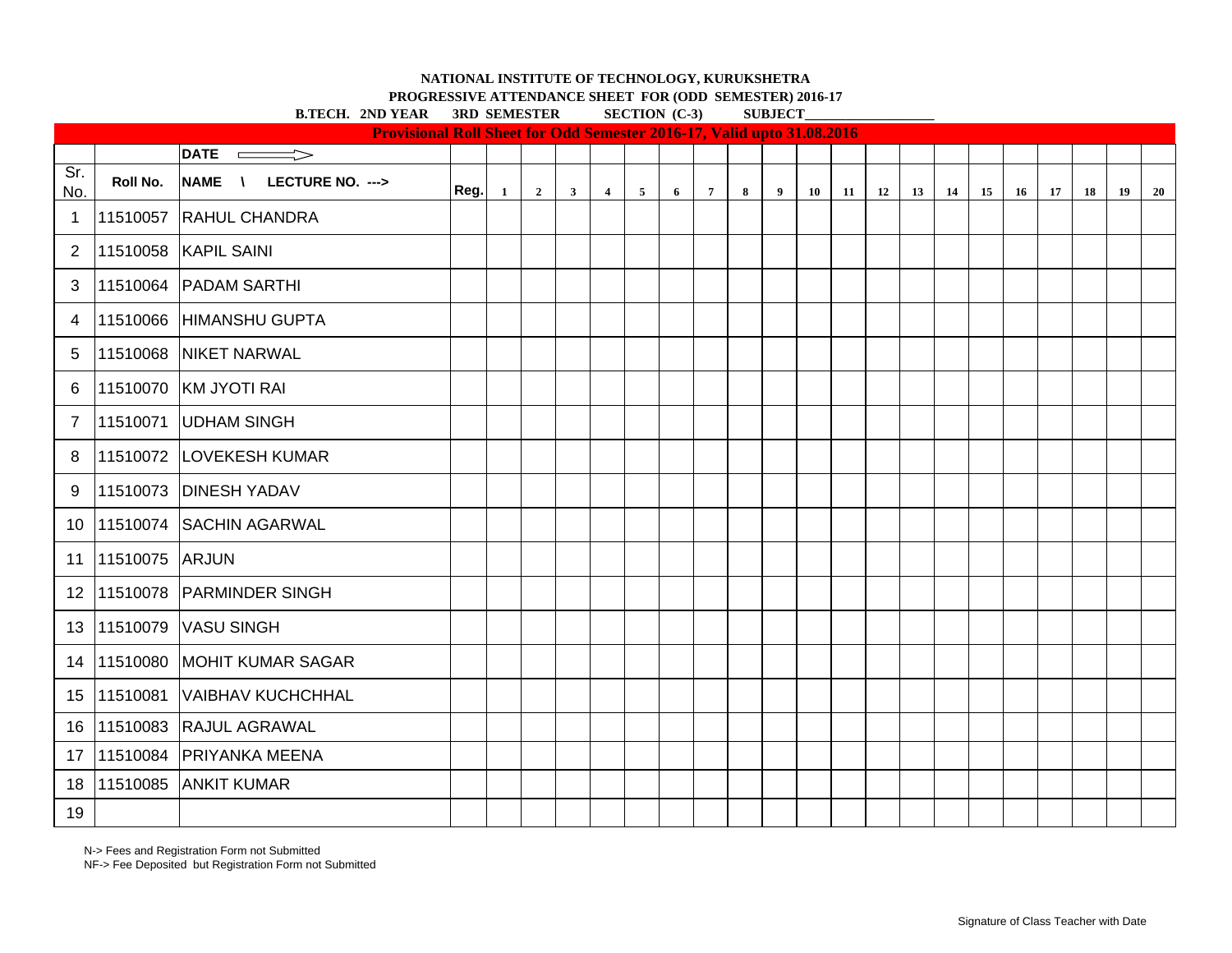**PROGRESSIVE ATTENDANCE SHEET FOR (ODD SEMESTER) 2016-17**

|                 |          | <b>B.TECH. 2ND YEAR 3RD SEMESTER</b>                                          |      |              |                         |              |                | <b>SECTION</b> (C-4) |   |                 |   | <b>SUBJECT</b> |    |    |    |    |    |    |    |    |    |    |    |
|-----------------|----------|-------------------------------------------------------------------------------|------|--------------|-------------------------|--------------|----------------|----------------------|---|-----------------|---|----------------|----|----|----|----|----|----|----|----|----|----|----|
|                 |          | <b>Provisional Roll Sheet for Odd Semester 2016-17, Valid upto 31.08.2016</b> |      |              |                         |              |                |                      |   |                 |   |                |    |    |    |    |    |    |    |    |    |    |    |
|                 |          | DATE $\implies$                                                               |      |              |                         |              |                |                      |   |                 |   |                |    |    |    |    |    |    |    |    |    |    |    |
| Sr.<br>No.      | Roll No. | NAME \<br>LECTURE NO. --->                                                    | Reg. | $\mathbf{1}$ | $\overline{\mathbf{2}}$ | $\mathbf{3}$ | $\overline{4}$ | 5 <sup>5</sup>       | 6 | $7\overline{ }$ | 8 | 9 <sup>1</sup> | 10 | 11 | 12 | 13 | 14 | 15 | 16 | 17 | 18 | 19 | 20 |
| $\mathbf{1}$    |          | 11510086 SHUBHAM YADAV                                                        |      |              |                         |              |                |                      |   |                 |   |                |    |    |    |    |    |    |    |    |    |    |    |
| $\overline{2}$  |          | 11510088 TUSHAR GOYAL                                                         |      |              |                         |              |                |                      |   |                 |   |                |    |    |    |    |    |    |    |    |    |    |    |
| 3               | 11510089 | <b>ANIL KUMAR</b>                                                             |      |              |                         |              |                |                      |   |                 |   |                |    |    |    |    |    |    |    |    |    |    |    |
| 4               |          | 11510090 ASHISH BISHNOI                                                       |      |              |                         |              |                |                      |   |                 |   |                |    |    |    |    |    |    |    |    |    |    |    |
| 5               | 11510091 | <b>SOURAV AGGARWAL</b>                                                        |      |              |                         |              |                |                      |   |                 |   |                |    |    |    |    |    |    |    |    |    |    |    |
| 6               |          | 11510092 TEEKA RAM MEENA                                                      |      |              |                         |              |                |                      |   |                 |   |                |    |    |    |    |    |    |    |    |    |    |    |
| $\overline{7}$  |          | 11510094 RAVI RANJAN KUMAR                                                    |      |              |                         |              |                |                      |   |                 |   |                |    |    |    |    |    |    |    |    |    |    |    |
| 8               | 11510095 | <b>ADITYA RATAN VEER SINGH</b>                                                |      |              |                         |              |                |                      |   |                 |   |                |    |    |    |    |    |    |    |    |    |    |    |
| 9               | 11510098 | <b>ADITYA</b>                                                                 |      |              |                         |              |                |                      |   |                 |   |                |    |    |    |    |    |    |    |    |    |    |    |
| 10              |          | 11510100 LAKSHMI MEENA                                                        |      |              |                         |              |                |                      |   |                 |   |                |    |    |    |    |    |    |    |    |    |    |    |
| 11              |          | 11510101 SUDHA GODARA                                                         |      |              |                         |              |                |                      |   |                 |   |                |    |    |    |    |    |    |    |    |    |    |    |
| 12 <sup>°</sup> |          | 11510102 ANEES AHMED                                                          |      |              |                         |              |                |                      |   |                 |   |                |    |    |    |    |    |    |    |    |    |    |    |
|                 |          | 13 11510103 KOTHAPALLY VIJAY BHASKAR                                          |      |              |                         |              |                |                      |   |                 |   |                |    |    |    |    |    |    |    |    |    |    |    |
| 14              |          | 11510104 SHASHI PARKASH                                                       |      |              |                         |              |                |                      |   |                 |   |                |    |    |    |    |    |    |    |    |    |    |    |
| 15              | 11510105 | <b>AMIT</b>                                                                   |      |              |                         |              |                |                      |   |                 |   |                |    |    |    |    |    |    |    |    |    |    |    |
|                 |          | 16   11510106   PRASHANT KUMAR                                                |      |              |                         |              |                |                      |   |                 |   |                |    |    |    |    |    |    |    |    |    |    |    |
|                 |          | 17   11510107   BRIJESH MEENA                                                 |      |              |                         |              |                |                      |   |                 |   |                |    |    |    |    |    |    |    |    |    |    |    |
| 18              | 11510108 | <b>AHSHAN</b>                                                                 |      |              |                         |              |                |                      |   |                 |   |                |    |    |    |    |    |    |    |    |    |    |    |
| 19              |          |                                                                               |      |              |                         |              |                |                      |   |                 |   |                |    |    |    |    |    |    |    |    |    |    |    |

N-> Fees and Registration Form not Submitted NF-> Fee Deposited but Registration Form not Submitted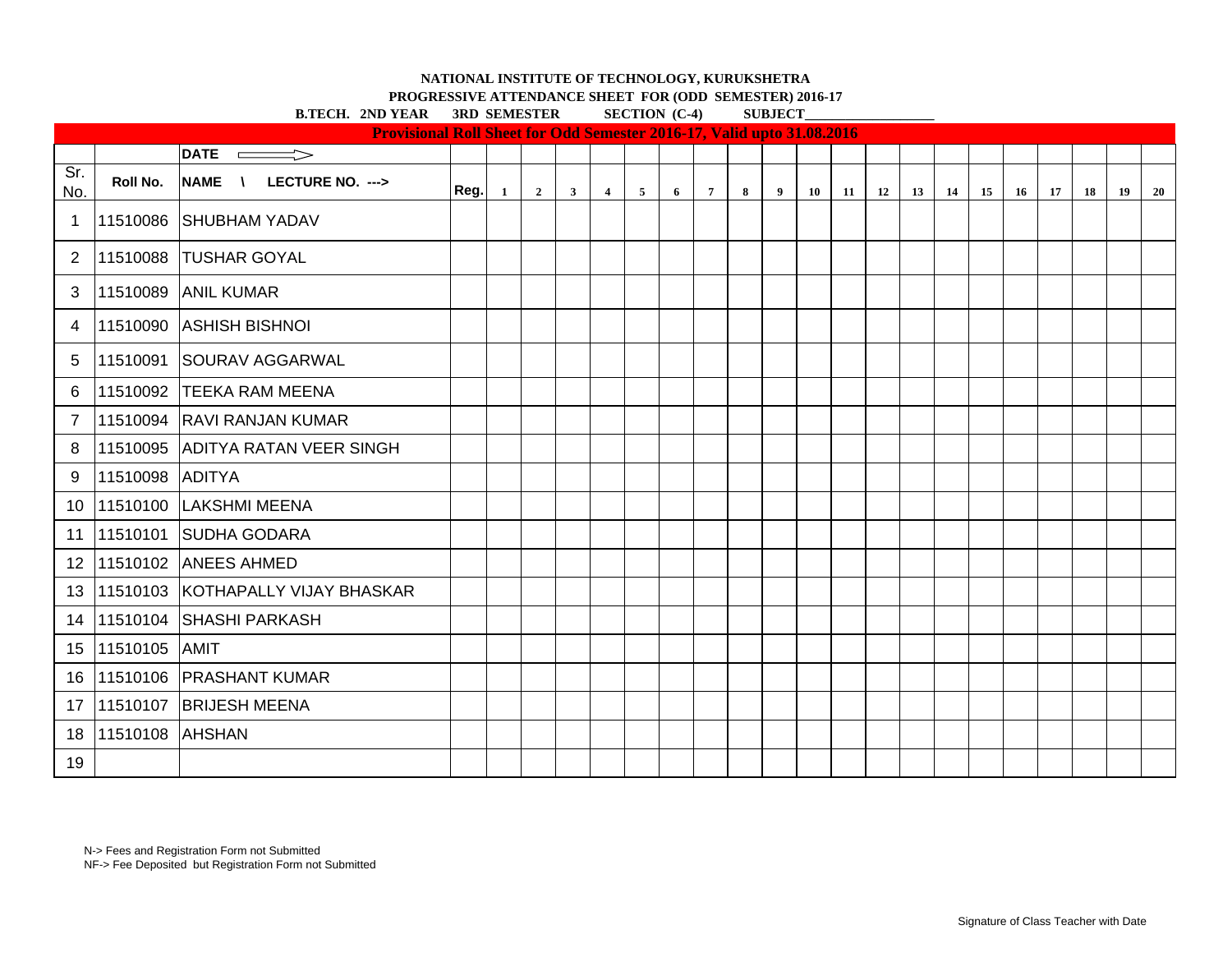|                 |                 | <b>B.TECH. 2ND YEAR 3RD SEMESTER</b>                                          |      |              |                         |              |                |                | $SECTION (C-5)$ |                 |   | <b>SUBJECT</b> |    |    |    |    |    |    |    |    |    |    |           |
|-----------------|-----------------|-------------------------------------------------------------------------------|------|--------------|-------------------------|--------------|----------------|----------------|-----------------|-----------------|---|----------------|----|----|----|----|----|----|----|----|----|----|-----------|
|                 |                 | <b>Provisional Roll Sheet for Odd Semester 2016-17, Valid upto 31.08.2016</b> |      |              |                         |              |                |                |                 |                 |   |                |    |    |    |    |    |    |    |    |    |    |           |
|                 |                 | $\mathsf{DATE}$ $\longrightarrow$                                             |      |              |                         |              |                |                |                 |                 |   |                |    |    |    |    |    |    |    |    |    |    |           |
| Sr.<br>No.      | Roll No.        | <b>INAME \ LECTURE NO. ---&gt;</b>                                            | Reg. | $\mathbf{1}$ | $\overline{\mathbf{2}}$ | $\mathbf{3}$ | $\overline{4}$ | 5 <sup>5</sup> | 6 <sup>1</sup>  | $7\overline{ }$ | 8 | 9              | 10 | 11 | 12 | 13 | 14 | 15 | 16 | 17 | 18 | 19 | <b>20</b> |
|                 |                 | 11510110 VIPUL GUPTA                                                          |      |              |                         |              |                |                |                 |                 |   |                |    |    |    |    |    |    |    |    |    |    |           |
| 2               |                 | 11510112 KARRI VEERA BHADRA REDDY                                             |      |              |                         |              |                |                |                 |                 |   |                |    |    |    |    |    |    |    |    |    |    |           |
| 3               |                 | 11510114 CHIRAG GERA                                                          |      |              |                         |              |                |                |                 |                 |   |                |    |    |    |    |    |    |    |    |    |    |           |
| 4               |                 | 11510115 SIDDHARTH KANDPAL                                                    |      |              |                         |              |                |                |                 |                 |   |                |    |    |    |    |    |    |    |    |    |    |           |
| 5               |                 | 11510116 BORIGI YASWANTH                                                      |      |              |                         |              |                |                |                 |                 |   |                |    |    |    |    |    |    |    |    |    |    |           |
| 6               |                 | 11510118 YOGESH KUMAR                                                         |      |              |                         |              |                |                |                 |                 |   |                |    |    |    |    |    |    |    |    |    |    |           |
| 7               |                 | 11510119 V.S. VAISHNAVI ADURTI                                                |      |              |                         |              |                |                |                 |                 |   |                |    |    |    |    |    |    |    |    |    |    |           |
| 8               |                 | 11510121 ASHISH KUMAR YADAV                                                   |      |              |                         |              |                |                |                 |                 |   |                |    |    |    |    |    |    |    |    |    |    |           |
| 9               | 11510122 DEEPAK |                                                                               |      |              |                         |              |                |                |                 |                 |   |                |    |    |    |    |    |    |    |    |    |    |           |
| 10              |                 | 11510123 CHINNAKONDURU SAI SENA                                               |      |              |                         |              |                |                |                 |                 |   |                |    |    |    |    |    |    |    |    |    |    |           |
| 11              |                 | 11510126 RISHAV PRASAD                                                        |      |              |                         |              |                |                |                 |                 |   |                |    |    |    |    |    |    |    |    |    |    |           |
| 12 <sup>1</sup> |                 | 11510128 ASHISH KUMAR MEENA                                                   |      |              |                         |              |                |                |                 |                 |   |                |    |    |    |    |    |    |    |    |    |    |           |
| 13              |                 | 11510129 VIVEK GARG                                                           |      |              |                         |              |                |                |                 |                 |   |                |    |    |    |    |    |    |    |    |    |    |           |
| 14              |                 | 11510130 MANAN GIRDHAR                                                        |      |              |                         |              |                |                |                 |                 |   |                |    |    |    |    |    |    |    |    |    |    |           |
| 15              |                 | 11510131 KUNAL SHARMA                                                         |      |              |                         |              |                |                |                 |                 |   |                |    |    |    |    |    |    |    |    |    |    |           |
| 16              | 11510132 GARIMA |                                                                               |      |              |                         |              |                |                |                 |                 |   |                |    |    |    |    |    |    |    |    |    |    |           |
| 17              |                 | 11510133 EKANSH UPADHYAY                                                      |      |              |                         |              |                |                |                 |                 |   |                |    |    |    |    |    |    |    |    |    |    |           |
| 18              |                 | 111510134 RONAK SINGH POONIA                                                  |      |              |                         |              |                |                |                 |                 |   |                |    |    |    |    |    |    |    |    |    |    |           |
| 19              |                 |                                                                               |      |              |                         |              |                |                |                 |                 |   |                |    |    |    |    |    |    |    |    |    |    |           |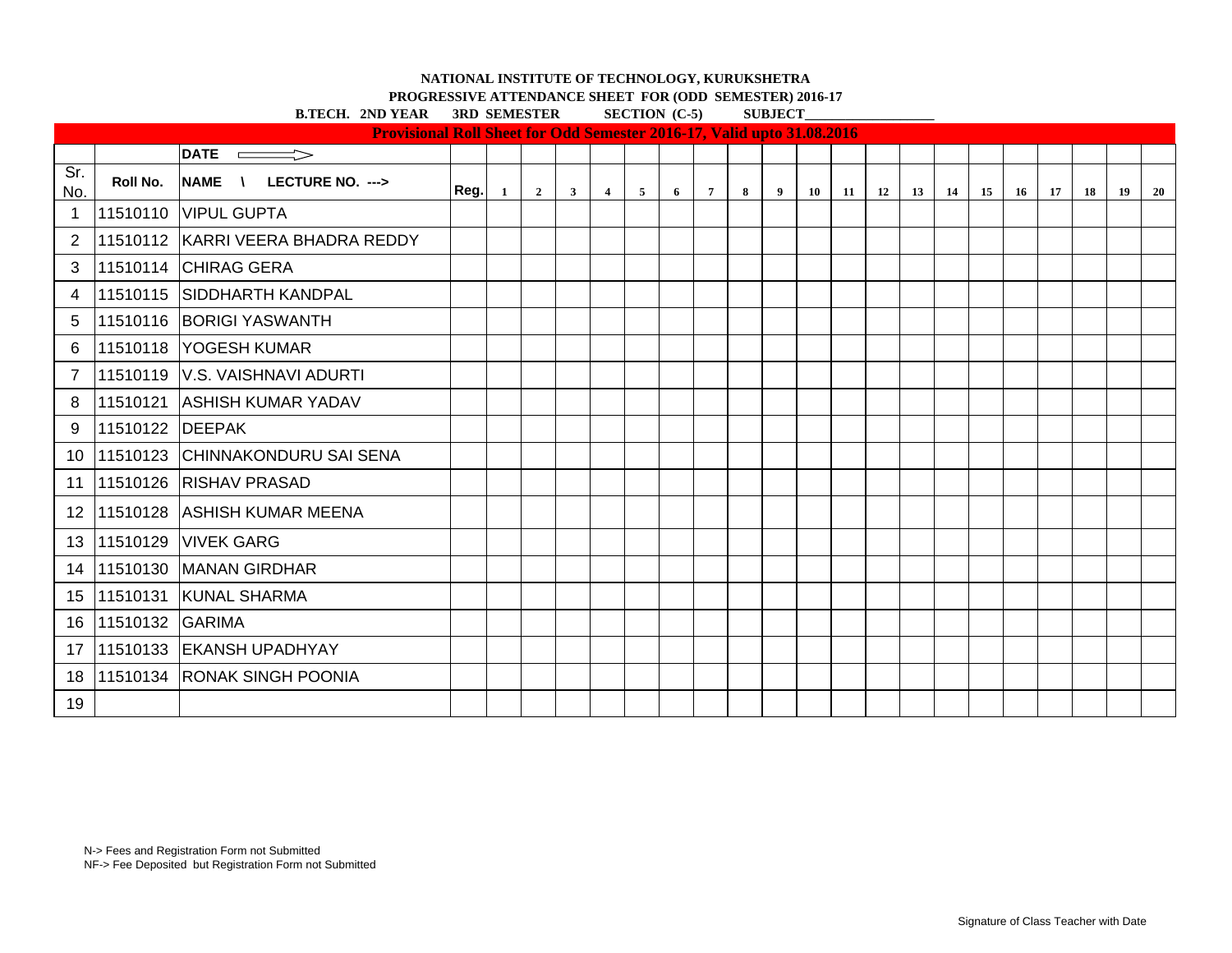#### **NATIONAL INSTITUTE OF TECHNOLOGY, KURUKSHETRA PROGRESSIVE ATTENDANCE SHEET FOR (ODD SEMESTER) 2016-17**

**DATE**  Sr. NO. | ROII NO. |NAME \ LECTURE NO. ---> | Reg.| 1 | 2 | 3 | 4 | 5 | 6 | 7 | 8 | 9 | 10 | 11 | 12 | 13 | 14 | 15 | 16 | 17 | 18 | 19 | 20 1 11510135 HARSHIT KUMAWAT2 11510136 RISHAV KUMAR GUPTA3 11510137 ANADI BAJPAI 4 11510138 LAKSHAY5 | 11510139 | ABHISHEK KUMAR 6 11510140 AMIT KUMAR SINGHAL 7 11510302 SHUBHAM YADAV8 | 11510742 SAHIL 9 11510743 MOHANSHU BHARDWAJ10 11510763 ANKIT11 11510764 ANURAG SADANA12 |11510778 |ANKITA SHARMA 13 11510796 HEMANT KUMAR SINGLA 14 11510804 SOUMYA KASHIV15 11510833 PRASHANT SAMADHIYA16 11510834 RIZWAL MENGI17 11510835 SANDEEP KANDOL 18 11510836 ADITYA GUPTA19**Provisional Roll Sheet for Odd Semester 2016-17, Valid upto 31.08.2016 B.TECH. 2ND YEAR 3RD SEMESTER SECTION (C-6) SUBJECT\_** 

N-> Fees and Registration Form not Submitted

NF-> Fee Deposited but Registration Form not Submitted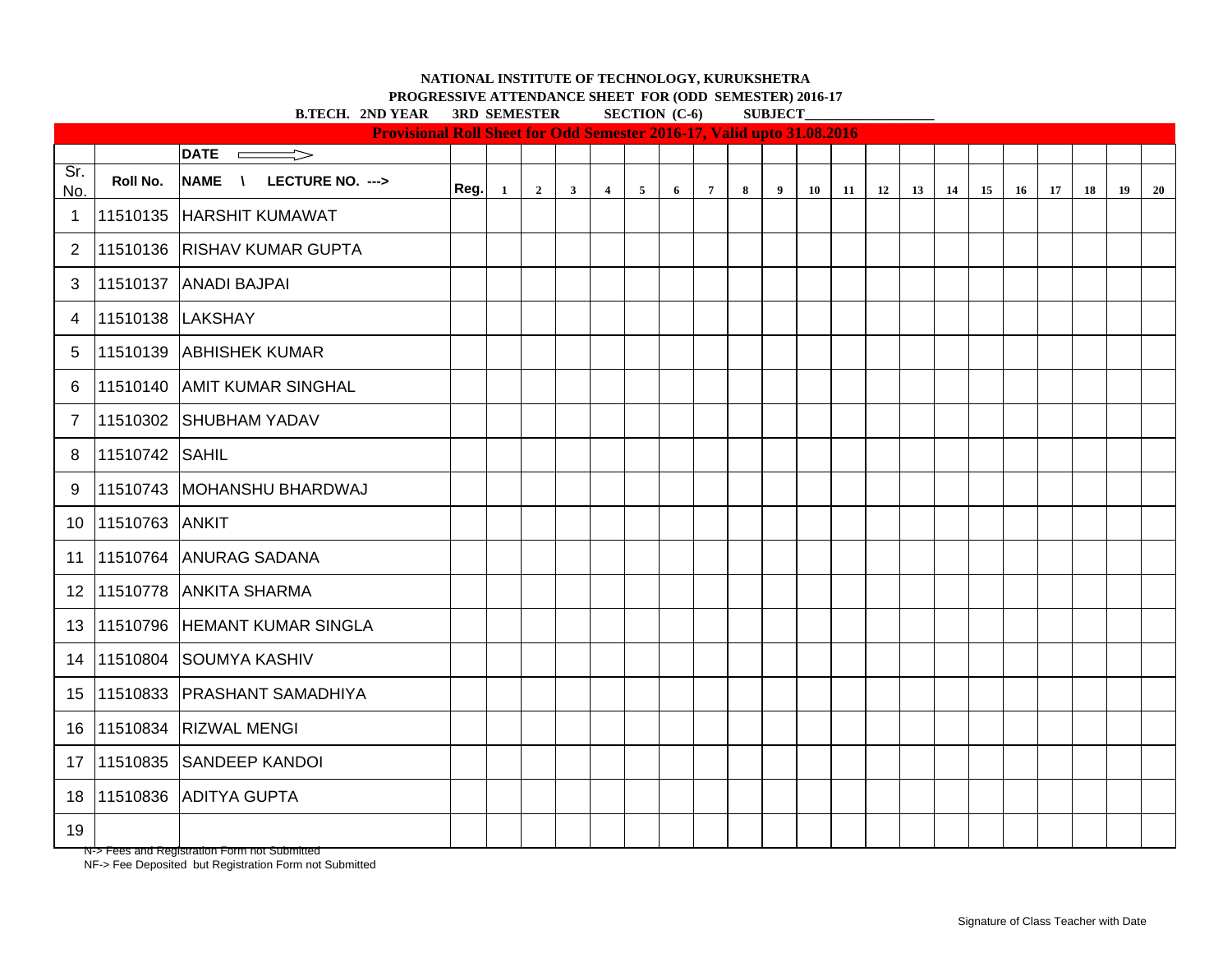|                 |          | <b>B.TECH. 2ND YEAR 3RD SEMESTER</b>                                          |      |              |                |              |                |   | <b>SECTION</b> (C-7) |                |   | <b>SUBJECT</b> |                 |    |    |    |    |    |    |    |    |    |           |
|-----------------|----------|-------------------------------------------------------------------------------|------|--------------|----------------|--------------|----------------|---|----------------------|----------------|---|----------------|-----------------|----|----|----|----|----|----|----|----|----|-----------|
|                 |          | <b>Provisional Roll Sheet for Odd Semester 2016-17, Valid upto 31.08.2016</b> |      |              |                |              |                |   |                      |                |   |                |                 |    |    |    |    |    |    |    |    |    |           |
|                 |          | DATE =<br>$\Rightarrow$                                                       |      |              |                |              |                |   |                      |                |   |                |                 |    |    |    |    |    |    |    |    |    |           |
| Sr.<br>No.      | Roll No. | NAME \<br>LECTURE NO. --->                                                    | Reg. | $\mathbf{1}$ | $\overline{2}$ | $\mathbf{3}$ | $\overline{4}$ | 5 | 6                    | $\overline{7}$ | 8 | 9 <sup>°</sup> | 10 <sup>°</sup> | 11 | 12 | 13 | 14 | 15 | 16 | 17 | 18 | 19 | <b>20</b> |
| $\mathbf{1}$    |          | 11510837 MONY SINGH                                                           |      |              |                |              |                |   |                      |                |   |                |                 |    |    |    |    |    |    |    |    |    |           |
| $\overline{2}$  |          | 11510838 SHIV DAYAL DHAKAR                                                    |      |              |                |              |                |   |                      |                |   |                |                 |    |    |    |    |    |    |    |    |    |           |
| 3               |          | 11510839 HIMANSHU KUMAR                                                       |      |              |                |              |                |   |                      |                |   |                |                 |    |    |    |    |    |    |    |    |    |           |
| 4               |          | 11510840 AMIT SINGH                                                           |      |              |                |              |                |   |                      |                |   |                |                 |    |    |    |    |    |    |    |    |    |           |
| 5               | 11510841 | <b>ANSHUL GOEL</b>                                                            |      |              |                |              |                |   |                      |                |   |                |                 |    |    |    |    |    |    |    |    |    |           |
| 6               |          | 11510842 AKASH KANOJIA                                                        |      |              |                |              |                |   |                      |                |   |                |                 |    |    |    |    |    |    |    |    |    |           |
| 7               |          | 11510843 PRANAV ARUN KHAPARDE                                                 |      |              |                |              |                |   |                      |                |   |                |                 |    |    |    |    |    |    |    |    |    |           |
| 8               |          | 11510844 PRAMOD KUMAR                                                         |      |              |                |              |                |   |                      |                |   |                |                 |    |    |    |    |    |    |    |    |    |           |
| 9               |          | 11510845 ASHOK KUMAR SAINI                                                    |      |              |                |              |                |   |                      |                |   |                |                 |    |    |    |    |    |    |    |    |    |           |
|                 |          | 10   11510846   SHUBHAM BANSAL                                                |      |              |                |              |                |   |                      |                |   |                |                 |    |    |    |    |    |    |    |    |    |           |
| 11              |          | 11510847 PRINCE CHAUHAN                                                       |      |              |                |              |                |   |                      |                |   |                |                 |    |    |    |    |    |    |    |    |    |           |
| 12 <sup>2</sup> |          | 11510848 MD SHAKIR                                                            |      |              |                |              |                |   |                      |                |   |                |                 |    |    |    |    |    |    |    |    |    |           |
|                 |          | 13   11510849   KAVITA KUMARI                                                 |      |              |                |              |                |   |                      |                |   |                |                 |    |    |    |    |    |    |    |    |    |           |
|                 |          | 14 11510850 MADHVI KUSHWAHA                                                   |      |              |                |              |                |   |                      |                |   |                |                 |    |    |    |    |    |    |    |    |    |           |
| 15 <sub>1</sub> | 11510851 | <b>ADITYA NATH PATHAK</b>                                                     |      |              |                |              |                |   |                      |                |   |                |                 |    |    |    |    |    |    |    |    |    |           |
| 16              | 11510852 | <b>SAHIL KALYAN</b>                                                           |      |              |                |              |                |   |                      |                |   |                |                 |    |    |    |    |    |    |    |    |    |           |
| 17              | 11510853 | ABHINAV                                                                       |      |              |                |              |                |   |                      |                |   |                |                 |    |    |    |    |    |    |    |    |    |           |
| 18              |          |                                                                               |      |              |                |              |                |   |                      |                |   |                |                 |    |    |    |    |    |    |    |    |    |           |